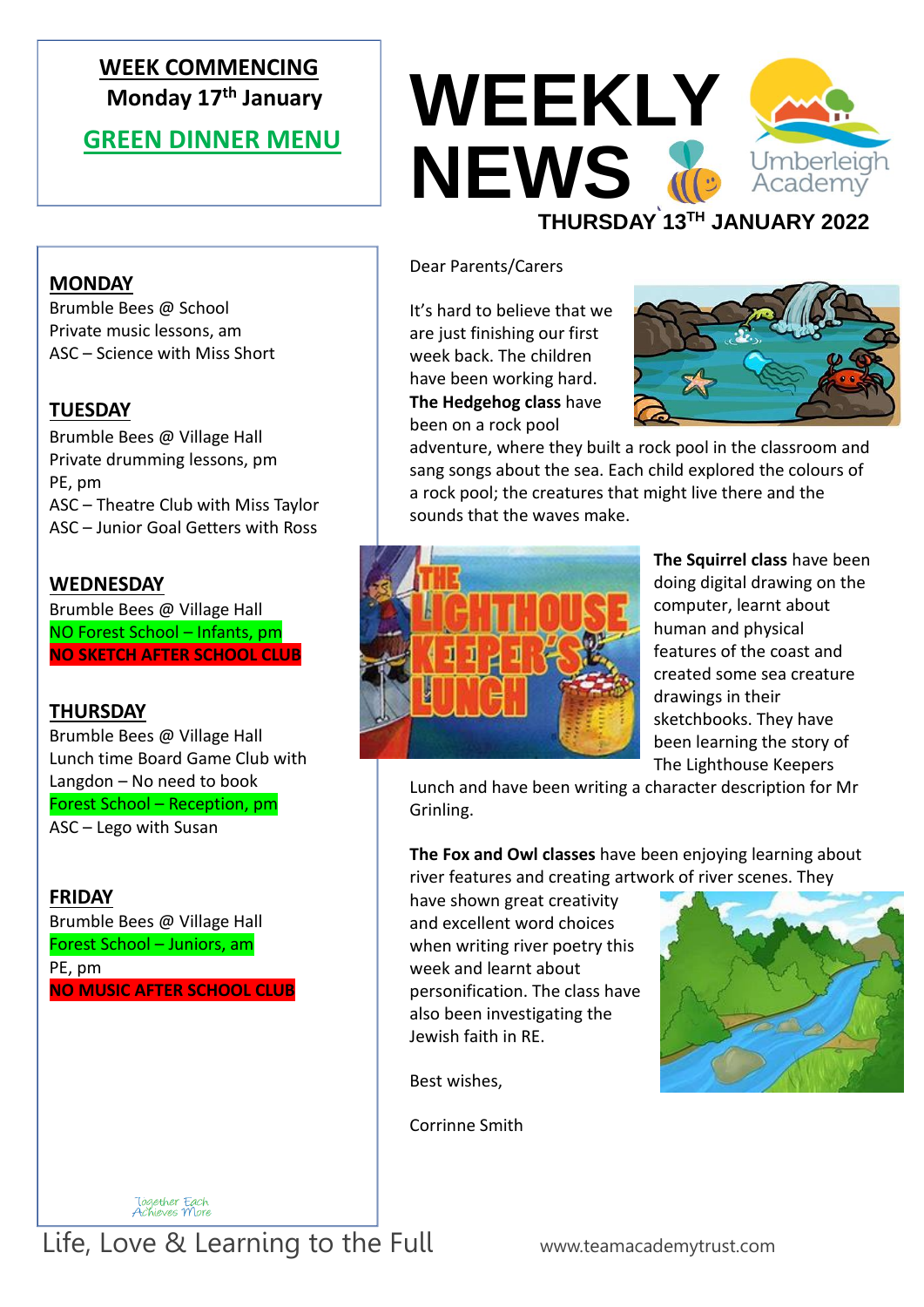#### **Request from Mrs Langdon**

Can the children in Owl and Fox classes please bring in an empty bottle (size 500ml) and an empty cereal box by Monday 17th January

#### Request from Miss Taylor

Can all children in hedgehog class please bring in an empty cereal box for a project Miss Taylor has planned next week.

Many Thanks in Advance

### Cancelled

Sketch & Music

After School Clubs

Wed 19th & Fri 21st

**January** 

Apologies for any inconvenience caused!

# Special Menu Change NEXT Thursday, 20<sup>th</sup> January

Main

Hunters Chicken

### Vegetarian Option

Macaroni Cheese

### Dessert

Chocolate Roulade



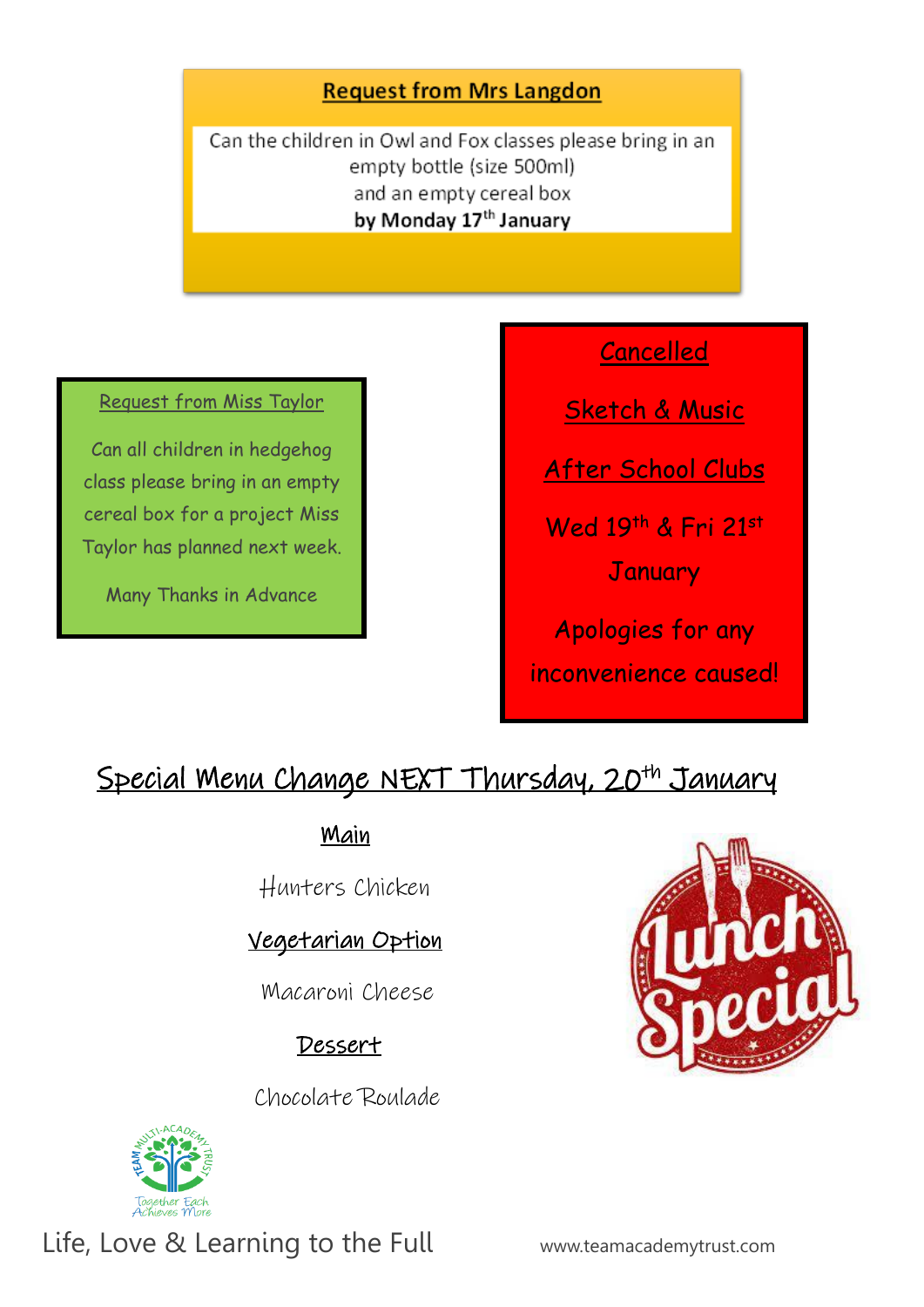#### **Friends of Umberleigh School News**

Dear All,

Welcome back to our new fundraising season.

It is looking like a whopping £700 profit from our Christmas Tree Sales. Thank you to everyone who supported us and to Rob and Antonia for all their hard work. Next FUS Get together: - Wednesday, 26<sup>th</sup> January - 7pm onwards @ Rising Sun. Everyone Welcome!

Paula – FUS Chai

Was your child born between 1st September 2017 and **31st August 2018?** 

# **How to Apply for a Primary School Place in Devon**

You can apply online at www.devon.gov.uk/admissionsonline from 15th November 2021 to 15th January 2022

of 1

If you cannot access the school admissions website you can get more information by calling our **Education Helpline on** 

# 0345 155 1019

or email: admissions@devon.gov.uk

Even if you have already given details to a primary school, you must apply for a place through the **Admissions Team. This is the only** way to apply; other forms or lists held by schools will not count



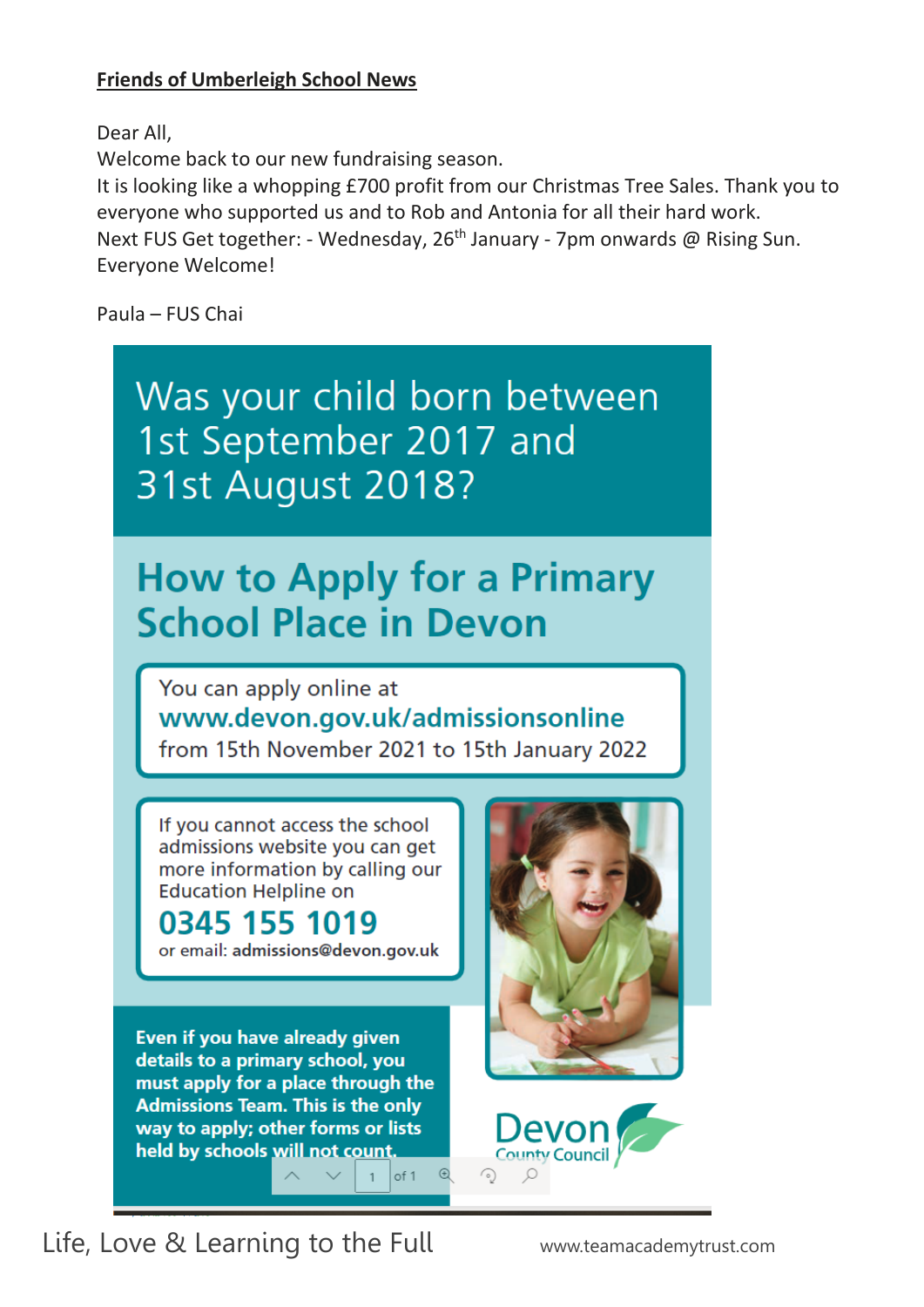

#### **We would like to wish a**

**We would like to wish a** 

## **Happy January Birthday to:**

7 th – James A 14<sup>th</sup> - Frida  $15<sup>th</sup>$  - Axel 28<sup>th</sup> - Macy  $30<sup>th</sup>$  – Tom

# Breakfast Club must be

Booked in advance by 12pm every Friday.

Time 7.45am – 8.45am

£4.00 per child per session

Email: - [admin@umberleigh-primary.devon.sch.uk](mailto:admin@umberleigh-primary.devon.sch.uk) or

[Tel:-](tel:-) 01769 540362 to book

Find Us On:

WEBSITE: www.teamacademytrust.com/umberleigh

Facebook: @umberleigh Academy

Email: admin@umberleigh-primary.devon.sch.uk